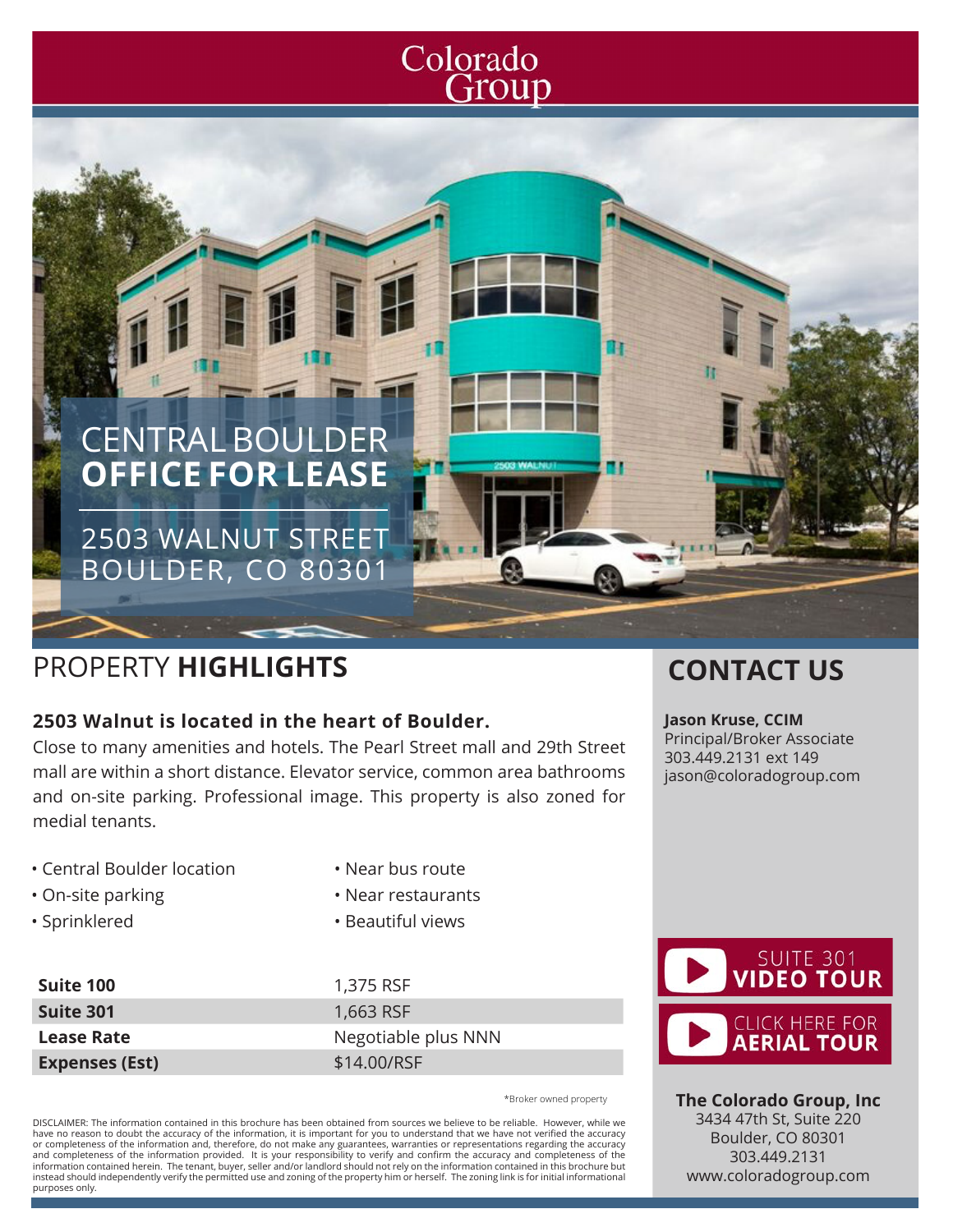#### CENTRAL BOULDER OFFICE SPACE FOR LEASE Colorado<br>Group 2503 WALNUT STREET, BOULDER, CO 80301

#### PROPERTY **FLOOR PLAN**

## **SUITE 100**



**SUITE 301**



**The Colorado Group, Inc. | 3434 47th St, Suite 220, Boulder, CO 80301 | 303-449-2131 | www.coloradogroup.com** \* For a complete disclaimer, please see page one of this brochure